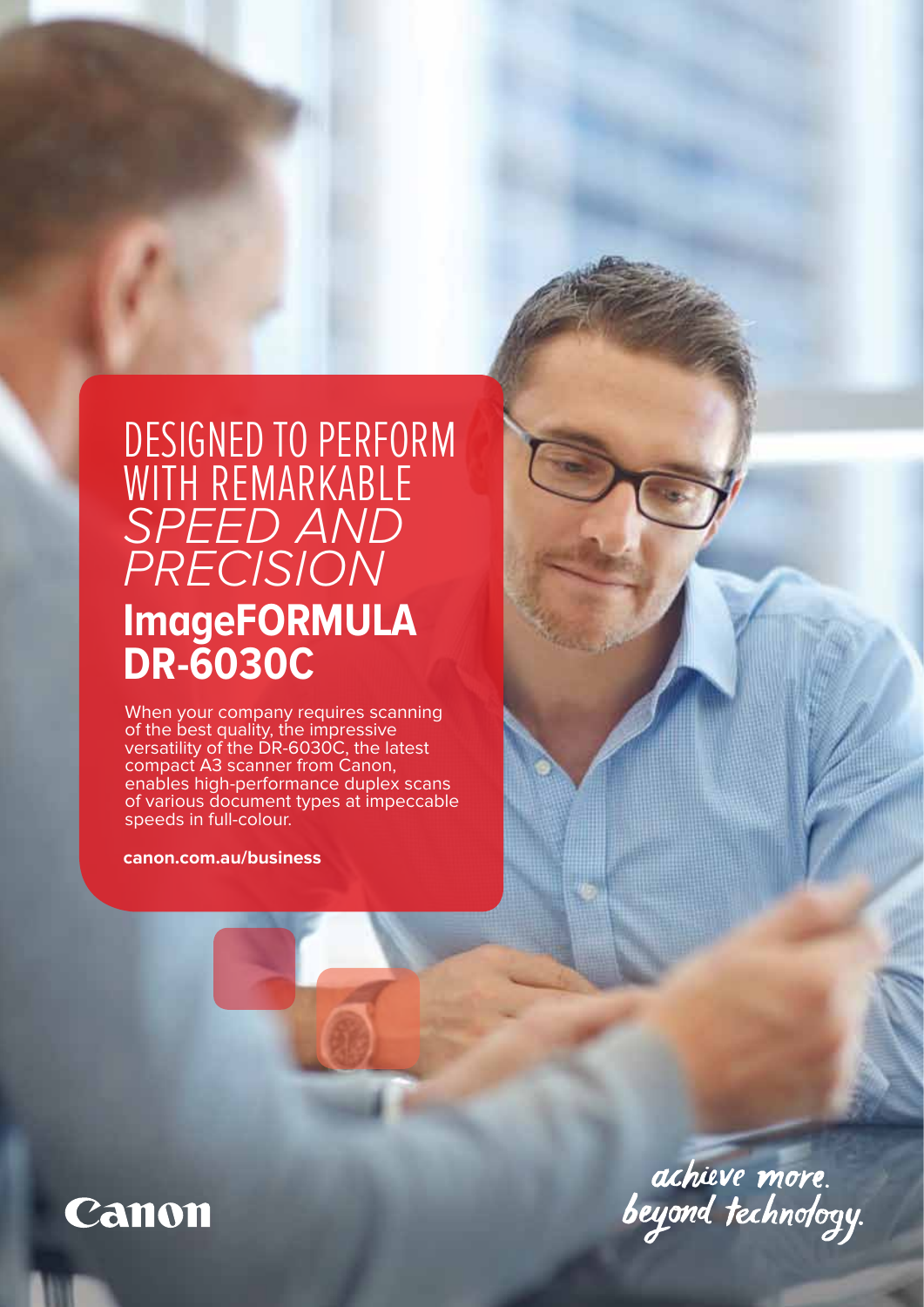# SCAN EASILY, FAST, AND EFFICIENTLY WITH AN *EXCEPTIONAL* A3 COLOUR DOCUMENT SCANNER

Built to ensure speedy departmental digitisation of various shaped and sized documents, the DR-6030C is the compact A3 document scanner, versatile and easyto-operate, for keeping up with a fastpaced economy. Innovative technology and an impeccable design – incorporating Canon's renowned high-precision roller system – make the DR-6030C incredibly efficient and capable of smoothly handling documents even up to 118.1 inches in length with its advanced Long Document mode, all the while minimising productivity delays caused by misfeeds and inappropriate scans.

# **Super-fast scanning**

The DR-6030C employs an advanced 3-line CMOS CIS sensor to achieve ultra-fast colour scanning at 60 pages per minute. Double-sided documents can be scanned just as quickly at 120 images per minute. And with the Hardware JPEG Transfer option, image data can be compressed when being transferred from the scanner to your PC for reduced transfer time for even higher output potential.



Fast, one-pass colour scanning at the same speed as in B&W. (A4/LTR, 200 dpi)

# **Superb image clarity and colour**

The versatile DR-6030C doesn't compromise on image quality with an output resolution up to 600 dpi for clear, high-quality scanning in black and white (binary), 256-level grayscale, or 24-bit colour. Canon's 3-Dimensional Colour Correction function faithfully reproduces a document's colour information using a built-in conversion circuit to pinpoint the exact RGB colour coordinates. The result is unprecedented colour reproduction and accuracy. And greater accuracy means better readability for both people and OCR scanning applications.

#### **Reliable Paper Handling**

The DR-6030C features Canon's renowned high-precision roller system to deliver smooth, jam-free feeding of a wide variety of document weights and sizes from business card size up to 118.1 inches (3,000mm) in Long Document mode.

# **Straight Path feeding**

Scan thick documents, business cards, and even plastic cards thanks to Straight Path feeding, which allows documents to be scanned and ejected in a straight path to the back of the scanner.



Scan plastic cards with Straight Path

#### **Skew Detection**

If a large document enters the scanner at an angle, Skew Detection temporarily stops feeding to prevent the document from tearing or jamming.



#### **Ultrasonic Double Feed Detection**

The scanner features ultrasonic sensors that can detect the gap of air between overlapping pages to prevent multiple documents from being fed through at the same time. This feature prevents lost images and ensures that every page of even large batches of documents is scanned.



## **Rapid Recovery System**

If scanning is interrupted due to a misfeed, the Rapid Recovery System allows you to reposition your document on the feed tray and seamlessly continue scanning right where it left off. Because incomplete image data is not transferred to your PC, you won't ever have to delete incomplete data yourself or rescan an entire batch of documents.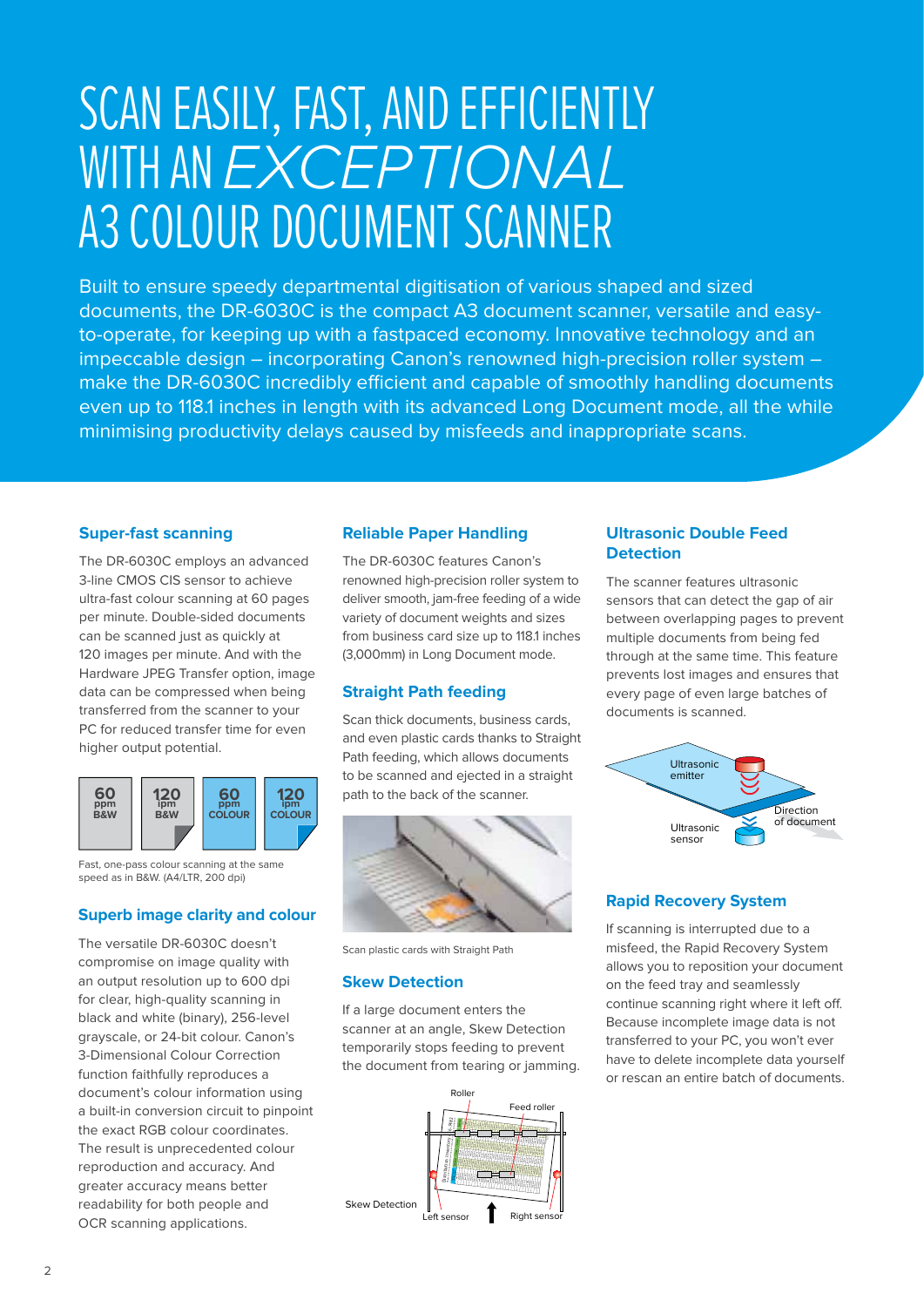

## **Convenient Functions**

# **Efficient scanning of a variety of documents**

The DR-6030C is well-equipped for use in a wide range of business applications with convenient, customisable functions to fit your specific needs. You can make independent settings for brightness, contrast, Colour Dropout, and gamma for each side of a doublesided document. And for quick access to your frequently used settings, you can register up to 100 sets of scanning preferences.

# **Custom Colour Dropout for improved OCR**

For more accurate OCR results, the DR-6030C has a Colour Dropout feature that allows you to remove colour elements such as lines and shaded boxes printed on a document from the resulting scanned image. Choose red, green, blue, or you can select a specific colour range to remove from the image.



Select a colour range to remove from the scanned image



| PRODUCT INFORMATION<br>REQUEST FORM                                                                                                                                                      |                                                                                                             |                                                                                          |                                      |  |
|------------------------------------------------------------------------------------------------------------------------------------------------------------------------------------------|-------------------------------------------------------------------------------------------------------------|------------------------------------------------------------------------------------------|--------------------------------------|--|
| Behaviors after a research and development and referent activities for your president business parts. To come<br><b>BRANDALESS ENTIRE IN ANTIQUE ADDITION TO AN EXCLUSIVE CONTINUES.</b> |                                                                                                             |                                                                                          |                                      |  |
|                                                                                                                                                                                          |                                                                                                             |                                                                                          |                                      |  |
| New year and help and?                                                                                                                                                                   |                                                                                                             |                                                                                          |                                      |  |
| <b>CONTRACTOR CONTRACTOR</b>                                                                                                                                                             |                                                                                                             |                                                                                          |                                      |  |
|                                                                                                                                                                                          | <b>Ballist Telephone Material</b><br><b><i><u>Parameter Manufacture</u></i></b><br>Total Fasters and Marine | <b>Buy Solom &amp; Selection Schools</b><br><b><i>Several Bearings and Workshire</i></b> |                                      |  |
| Worrical or und to identified                                                                                                                                                            |                                                                                                             |                                                                                          | <b>PERSONAL MONEY</b>                |  |
| <b>Building</b><br>14.9                                                                                                                                                                  |                                                                                                             | <b>MAG</b><br>11111                                                                      |                                      |  |
| <b>Database States</b><br><b>*** *********</b>                                                                                                                                           |                                                                                                             |                                                                                          |                                      |  |
| <b>STATISTICS</b>                                                                                                                                                                        |                                                                                                             |                                                                                          |                                      |  |
| ONE CANON PLAZA                                                                                                                                                                          |                                                                                                             |                                                                                          |                                      |  |
| no.<br>LASS SUCCESS                                                                                                                                                                      |                                                                                                             |                                                                                          | Ar Robinson<br>Text <sup>1</sup><br> |  |
| <b>Service</b><br>tis and area                                                                                                                                                           | h.                                                                                                          |                                                                                          |                                      |  |
| Please tell us a little about except.                                                                                                                                                    |                                                                                                             |                                                                                          |                                      |  |
| is what publics is any programminary                                                                                                                                                     |                                                                                                             | <b>The difference should be worked at</b>                                                |                                      |  |
| <b>Boltz Street</b>                                                                                                                                                                      | <b>School Street Court</b>                                                                                  | <b>Tuber</b>                                                                             | <b>Takita</b>                        |  |
| <b>Southern</b>                                                                                                                                                                          | Paulonce                                                                                                    | ÷                                                                                        | Mark 1                               |  |
| <b>MADE</b>                                                                                                                                                                              | Telephone                                                                                                   | <b>No</b>                                                                                | m.                                   |  |
| <b><i><u>Adventure</u></i></b>                                                                                                                                                           | <b>Marine</b><br>$\sim$                                                                                     | <b>DOM:</b><br><b>Box Service</b>                                                        |                                      |  |

# **Text Enhancement modes for clear, legible data**

The scanner offers three Text Enhancement modes to automatically optimise the readability of documents that contain hard-to-scan elements such as faint text, dark backgrounds, or pencil writing. Choose Advanced Text Enhancement I, Advanced Text Enhancement II, or High Speed Text Enhancement to match your document type for scans that are highly readable.

#### **Scan unsorted batches with ease**

Perfect for unattended scanning, the DR-6030C can automatically straighten skewed documents and even automatically rotate upside down or sideways image, so you don't have to spend time making sure each document is fed perfectly into the scanner. And with efficiency-boosting features like Skip Blank Page and Auto Page Size Detection, you can quickly and reliably scan batches of mixed document types.

# **Clean scans of documents with binder holes**

Punch Hole Removal detects and removes the black dots left on an image after scanning a document with binder holes punched in it. This function whites out these black dots for a more readable, cleaner-looking image.



# **Bundled Software**

# **Capture Perfect**

The CapturePerfect scanning application gives you a wide array of file-saving formats that make it easy to turn virtually any document into a high-quality digital image. CapturePerfect's file distribution options help boost your document management productivity. Features include: OCR functionality, PDF Encryption, file editing, Scan to Mail, Scan to Presentation, automatic file name generation, MultiStream, and other productive features.



User-friendly interface

### **Kofax VirtualReScan Basic**

Leading image processing software, Kofax VRS Basic, improves readability of multiplesize documents with varying degrees of quality. Automatically straighten skewed pages without character degradation, optimise a document's brightness/contrast levels, and eliminate background noise and speckling.